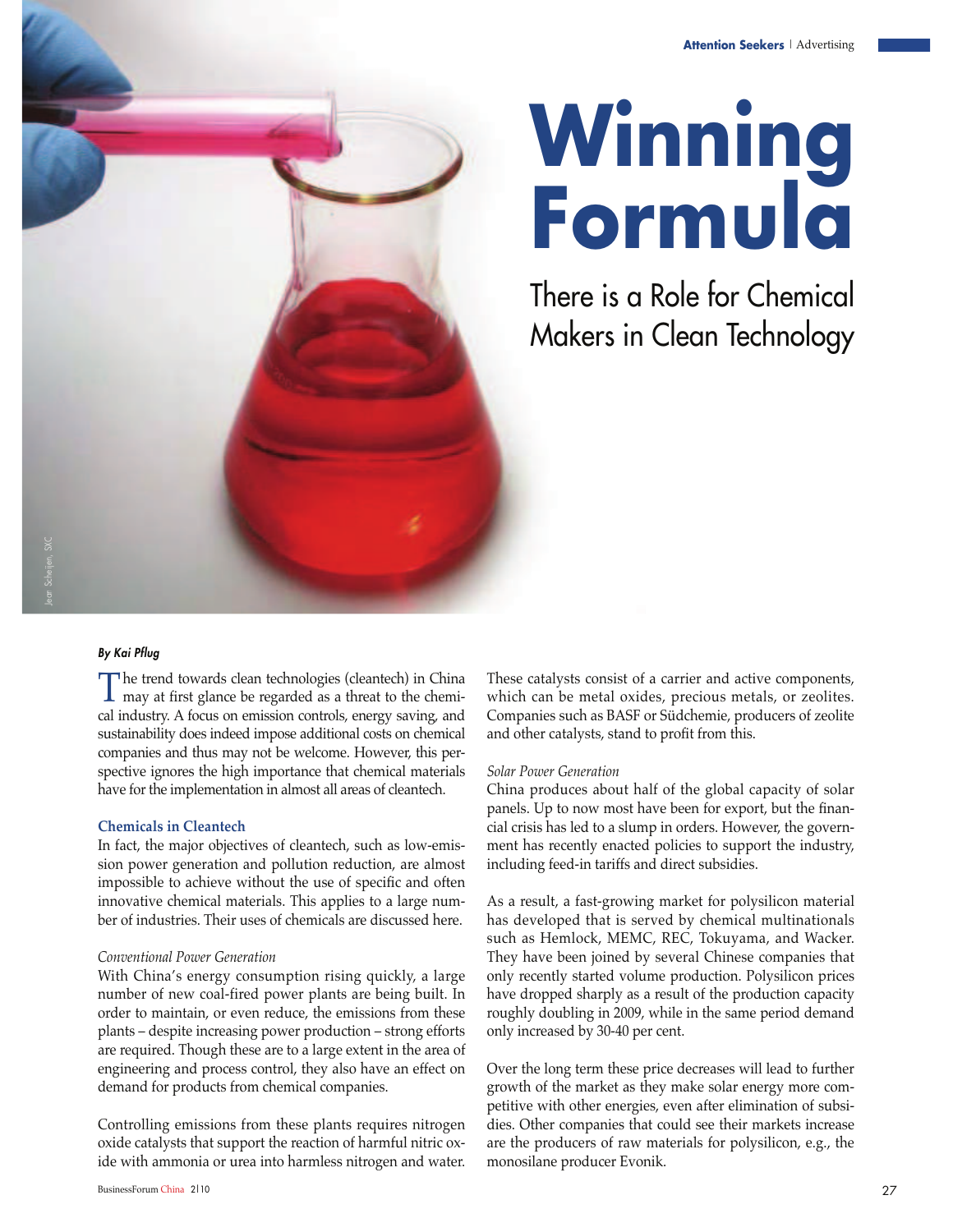#### *Wind Energy*

Although the growth of wind energy in China will mostly benefit companies directly involved in the production of turbines, they depend on specific metal alloys in order to achieve the necessary precision of key parts. These are supplied by chemical companies such as HC Starck. In addition, as wind turbines have to resist strong natural forces, they require a broad range of high-performance adhesives, impact modifiers, resins, and additives. For example, Dow has launched a brand of epoxy resins specifically for use by the wind energy industry.

#### *Cars*

The motor vehicle is an area in which China is rapidly increasing its standards. In recent years, the time gap between the tightening of European Union (EU) emission standards and the enactment of equivalent Chinese standards has shrunk. Also, China has introduced end-of-life recycling regulations for new cars. A large number of chemical industry segments stand to profit from these developments. These include the producers of emission control catalysts.

For example, BASF supplied nitrogen oxide catalysts, which reduce nitrogen oxide emissions by more than 60 per cent, for more than 1,000 buses used in Beijing. In addition, the Chinese government strongly supports the development of electric cars. This increases the opportunities for battery makers such as the Chinese battery and car producer BYD and their respective suppliers (e.g., the producers of fluoropolymers for membranes). Finally, the global trend towards weight reduction in cars is also visible in China, where plastics will increase their share in the manufacturing of cars. Evonik recently opened a large methyl methacrylate production plant in Shanghai partly in anticipation of additional demand from the Chinese car industry.

#### *Paints & Coatings*

In the paints and coatings segment, a stronger shift towards water-based paints has long been anticipated by Western paint manufacturers active in China. So far, however, this shift has been slow to materialise, and local industry experts still do not think it will gain strength soon. Part of the reason is that water-based paints are thought to be inferior in some areas, and generally too costly. Furthermore, China lacks the incentive of a strong do-it-yourself demand for water-based paints as Chinese homeowners tend not to do their paintwork themselves, but hire temporary workers instead.

On the other hand, the government has enacted some regulations, e.g., reducing the content of aromatic solvents in paints and coatings used in the food industry. This has led to increased demand for alternative solvents such as butyl acetate, which have lately seen strong growth. Overall, however, the paints and coatings segment still lags substantially behind Western standards with regard to application of cleantech.

#### *Construction Insulation*

Energy saving in construction is another area in which China is substantially lagging behind. One reason is the low cost of electricity compared to Western countries. Another crucial reason is the way apartments are being built in China's cities. Construction by developers is mass-manufactured and strongly cost-driven, leaving limited incentive to supply decent insulation.

As a result, energy consumption by China's buildings grew by an annual rate of ten per cent between 2000 and 2006 as they became more energy intensive, while China's floor space grew only six per cent annually.

The potentially huge market for chemical insulation materials such as polyurethane, polystyrene, and phenolic resins thus remains largely untapped. Unless the government enforces standards in this area, this is unlikely to change. Nevertheless, Western producers of these materials are lobbying for such regulation with the Chinese government and may get a push from China's commitment to reduce its carbon dioxide output. Major chemical producers of relevant materials such as polyurethane have already set up (or are planning to set up) energy-efficient model houses in China.

One area of movement for house insulation products might come from the retrofitting of existing housing with low-key solutions such as window films. This can be done by the individual owners of flats even after construction has been finished.

#### *Water Treatment*

Water treatment has been relatively neglected in China until recently. China uses much more water for production of paper or steel than the developed world, and wastewater often was not treated at all. In addition, the municipal water supply is not safe to drink in most areas.

Even so, the market for water treatment products has of late been expanding by about 14 per cent per year as the awareness of the issue has increased. Of this market, about 25-30 per cent is for chemical treatment, although the growth rate for this sub-segment is slightly slower than for non-chemical treatment. Nonetheless, it still offers promising prospects for producers of corrosion inhibitors, coagulants, defoamers, oxidisers, pH adjusters, and other water treatment chemicals.

Producers consist of many multinationals, including some that are fairly specialised in this segment (e.g., Calgon, Nalco, and Veolia) and more general producers of specialty chemicals (e.g., Ciba, Lanxess, Rohm&Haas/Dow). In addition, the engineering arms of chemical companies such as Bayer also see a substantial market for their process knowhow.

#### **Material Suppliers**

An examination of the examples given above reveals that chemical companies are rarely the direct providers of cleantech. Rather, they are the suppliers of materials that are then used by other companies to enable these technologies. Often, these new technologies even lead to the replacement of old chemical materials. Thus, the effect of new technologies